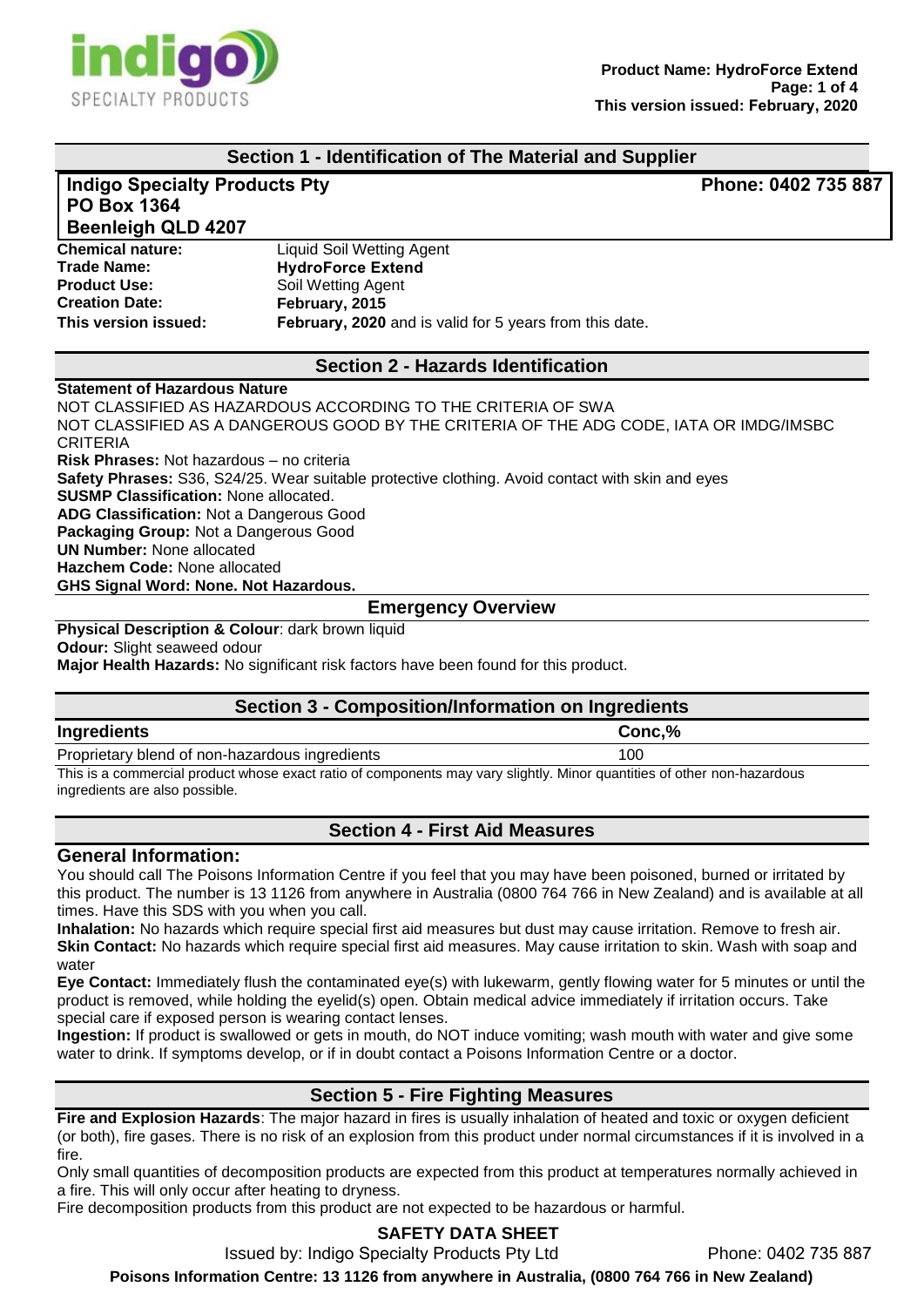

**Extinguishing Media:** Not combustible. Use extinguishing media suited to burning materials. **Fire Fighting:** If a significant quantity of this product is involved in a fire, call the fire brigade.

**Flash point:** Does not burn. **Upper Flammability Limit:** Does not burn. **Lower Flammability Limit:** Does not burn. **Flammability Class:** Does not burn.

**Autoignition temperature:** Not applicable - does not burn.

### **Section 6 - Accidental Release Measures**

**Accidental release:** Minor spills do not normally need any special clean-up measures. In the event of a major spill, prevent spillage from entering drains or water courses. As a minimum, wear overalls, goggles and gloves. Suitable materials for protective clothing include rubber, PVC. Eye/face protective equipment should comprise as a minimum, protective glasses and, preferably, goggles. If there is a significant chance that vapours or mists are likely to build up in the clean-up area, we recommend that you use a respirator. Usually, no respirator is necessary when using this product. However, if you have any doubts consult the Australian Standard mentioned below (section 8). Stop leak if safe to do so, and contain spill. Absorb onto sand, vermiculite or other suitable absorbent material. If spill is too large or if absorbent material is not available, try to create a dike to stop material spreading or going into drains or waterways. Sweep up and shovel or collect recoverable product into labelled containers for recycling or salvage, and dispose of promptly. Recycle containers wherever possible after careful cleaning. After spills, wash area preventing runoff from entering drains. If a significant quantity of material enters drains, advise emergency services. This material may be suitable for approved landfill. Ensure legality of disposal by consulting regulations prior to disposal.

### **Section 7 - Handling and Storage**

**Handling:** Avoid contact with skin and eyes. Avoid dust formation. Do not breathe dust. Wash hands before breaks and at the end of working day.

**Storage:** Store in the closed original container in a dry, cool, (0-35° C) well-ventilated area out of direct sunlight.

## **Section 8 - Exposure Controls and Personal Protection**

**SWA Exposure Limits TWA (mg/m<sup>3</sup> ) STEL (mg/m<sup>3</sup> ) ADI (mg/Kg/day) NOEL (mg/Kg/day)** Exposure limits have not been set for any ingredients of this product. A TWA has not been established by Worksafe Australia for any of the major ingredients in this product. There is a blanket limit of 10mg/m3 for dusts or mists when limits have not otherwise been established. The TWA exposure value is the average airborne concentration of a particular substance when calculated over a normal 8 hour working day for a 5 day working week. The STEL (Short Term Exposure Limit) is an exposure value that should not be exceeded for more than 15 minutes and should not be repeated for more than 4 times per day. There should be at least 60 minutes between successive exposures at the STEL. The term "peak "is used when the TWA limit, because of the rapid action of the substance, should never be exceeded, even briefly ADI means Acceptable Daily Intake and NOEL means No-observable-effect-level. (ADI List 31ST Dec 2006)

### **Personal Protection**

The following Australian Standards will provide general advice regarding safety clothing and equipment: **Respiratory equipment: AS/NZS 1715, Protective Gloves: AS 2161, Occupational Protective Clothing: AS/NZS 4501 set 2008, Industrial Eye Protection: AS1336 and AS/NZS 1337, Occupational Protective Footwear: AS/NZS2210**

No special equipment is usually needed when occasionally handling small quantities. The following instructions are for bulk handling or where regular exposure in an occupational setting occurs without proper containment systems. **Ventilation:** No special ventilation requirements are normally necessary for this product. However make sure that the work environment remains clean and that vapours and mists are minimised.

**Eye Protection:** Eye protection such as protective glasses or goggles is recommended when this product is being used. Do not wear contact lenses

**Skin Protection:** Skin contact should be minimised through use of gloves and long sleeves shirts.

**Protective Material Types:** There is no specific recommendation for any particular protective material type. **Respirator:** Usually, no respirator is necessary when using this product. However, dust safety masks are recommended where concentration of total dust is more than 10mg/m3.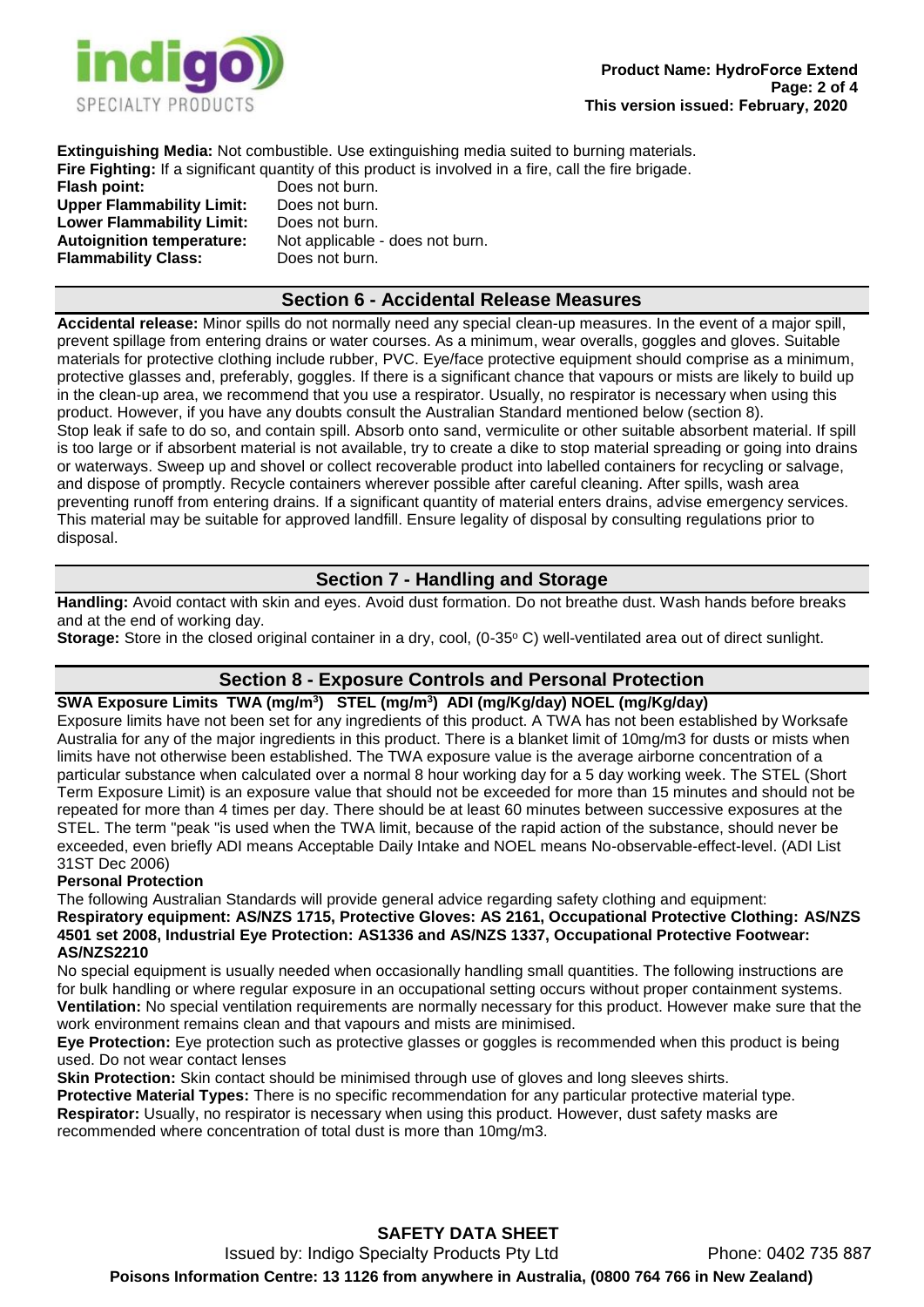

### **Section 9 - Physical and Chemical Properties:**

clear colourless liquied **Odour:** mild odour **Not Applicable Volatiles:** No Data soluble **7 approx.** No data. Not applicable - does not burn.

#### **Section 10 - Stability and Reactivity**

**Reactivity:** This product is unlikely to react or decompose under normal storage conditions. However, if you have any doubts, contact the supplier for advice on shelf life properties.

**Conditions to Avoid:** Avoid moisture and temperature extremes

**Incompatibilities:** No particular Incompatibilities.

**Fire Decomposition:** Only small quantities of decomposition products are expected from this product at temperatures normally achieved in a fire. Thermal decomposition may produce small quantities of hydrogen cyanide (hydrocyanic acid), nitrogen oxides, carbon oxides from the polyacrylamide

### **Section 11 - Toxicological Information**

### **Potential Health Effects**

**Inhalation:** This product has low inhalation toxicity. Dust may cause irritation nose and respiratory tract.

**Skin Contact:** Dust may cause irritation to skin but is not a skin sensitiser

**Eye Contact:** This product is moderately irritating to the eyes.

**Ingestion:** Moderately toxic - No adverse effects expected, however, large amounts may cause nausea and vomiting **Carcinogen Status:**

**SWA:** No significant ingredient is classified as carcinogenic by ASCC at stated concentration.

**NTP:** No significant ingredient is classified as carcinogenic by NTP at stated concentration

**IARC:** No significant ingredient is classified as carcinogenic by IARC at stated concentration

### **Classification of Hazardous Ingredients**

Ingredient Risk Phrases

No ingredient mentioned in the HSIS Database is present in this product at hazardous concentrations.

### **Section 12 - Ecological Information Ecotoxicity** Material is not toxic to the environment **Effects on Aquatic Organisms:** Fish Aquatic Toxicity is unlikely **Daphnids**<br> **Aquatic Toxicity is unlikely**<br> **Aquatic Toxicity is unlikely Algae** Aquatic Toxicity is unlikely **Biodegradation** Unlikely to accumulate in the environment although polyacrylamide component is not readily biodegradable **Bioaccumulation** Low, does not bio accumulate **Other adverse effects** None

### **Section 13 - Disposal Considerations**

**Disposal:** Containers should be emptied as completely as practical before disposal. If possible, recycle product and containers either in-house or send to recycle company. If this is not practical, send to a commercial waste disposal site.

### **Section 14 - Transport Information**

**UN Number:** This product is not classified as a Dangerous Good by ADG, IATA or IMDG/IMSBC criteria. No special transport conditions are necessary unless required by other regulations.